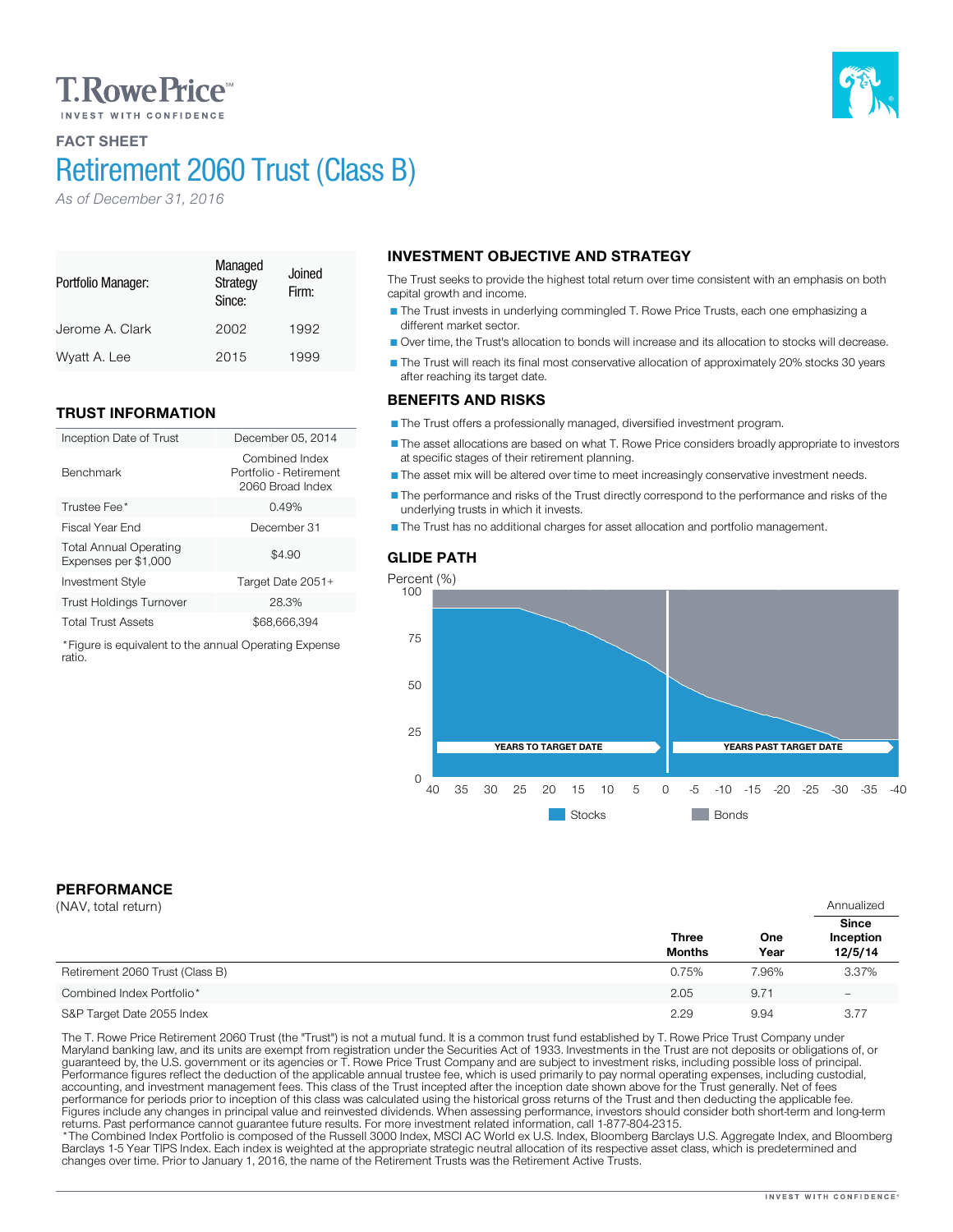#### **HOLDINGS**

| <b>Equity Holdings</b>                     | % of Trust |
|--------------------------------------------|------------|
| <b>TRP Growth Stock Trust</b>              | 20.7%      |
| TRP U.S. Value Equity Trust                | 19.6       |
| <b>TRP International Core Equity Trust</b> | 8.0        |
| TRP International Value Equity Trust       | 7.6        |
| <b>TRP Equity Index Trust</b>              | 7.5        |
| TRP International Growth Equity Trust      | 7.2        |
| <b>TRP Emerging Markets Equity Trust</b>   | 3.6        |
| TRP U.S. Mid-Cap Value Equity Trust        | 3.5        |
| TRP U.S. Mid-Cap Growth Equity Trust       | 3.2        |
| TRP U.S. Small-Cap Value Equity Trust      | 2.6        |
| TRP U.S. Small-Cap Core Equity Trust       | 2.6        |
| <b>TRP Real Assets Trust</b>               | 2.3        |
| <b>TRP New Horizons Trust</b>              | 1.8        |

| <b>Fixed Income Holdings</b>           | % of Trust |
|----------------------------------------|------------|
| <b>TRP Bond Trust I</b>                | 6.7%       |
| TRP U.S. High Yield Trust              | 1.1        |
| <b>TRP Emerging Markets Bond Trust</b> | 1.1        |
| <b>TRP International Bond Trust</b>    | nя         |

## ASSET DIVERSIFICATION



### MANAGEMENT

The Retirement Trusts are managed by Jerome Clark and Wyatt Lee. The portfolio managers are responsible for the strategic design and day-to-day<br>management of the Trusts. This includes portfolio design, positioning, perform research analysts.

#### Additional Disclosures

The principal value of the Retirement Trusts is not guaranteed at any time, including at or after the target date, which is the approximate year an investor plans to retire (assumed to be age 65) and likely stop making new may not be an appropriate investment even if the investor is retiring on or near the target date. The trusts are allocated among a broad range of underlying T. Rowe<br>Price stock and bond portfolios. The allocations for the focus on supporting an income stream over a longterm postretirement withdrawal horizon. The trusts are not designed for a lump-sum redemption at the target date and do not guarantee a particular level of income. The trusts maintain a substantial allocation to equities both prior to and after the target date, which can result in greater volatility over shorter time horizons.

Source for Bloomberg Barclays index data: Bloomberg Index Services Ltd. Copyright 2017, Bloomberg Index Services Ltd. Used with permission.<br>Source for MSCI data: MSCI. MSCI makes no express or implied warranties or represe

approved, reviewed or produced by MSCI.<br>Russell Investment Group is the source and owner of the trademarks, service marks and copyrights related to the Russell Indexes. Russell® is a trademark of<br>Russell Investment Group.

Russell Investment Group. Source Group and Group", "Same Source for Source for Source for Standard & Boorge and Supers, and have been licensed for use by T. Rowe Price. The Trust is not sponsored, endorsed, sold or promoted by Standard & Poor's and Standard & Poor's makes no representation<br>regarding the advisability of investing in the Trust.

The information shown does not reflect any ETFs that may be held in the portfolio.<br>T. Rowe Price uses a custom structure for diversification reporting on this product.<br>Diversification exhibits may not add to 100% due to ex